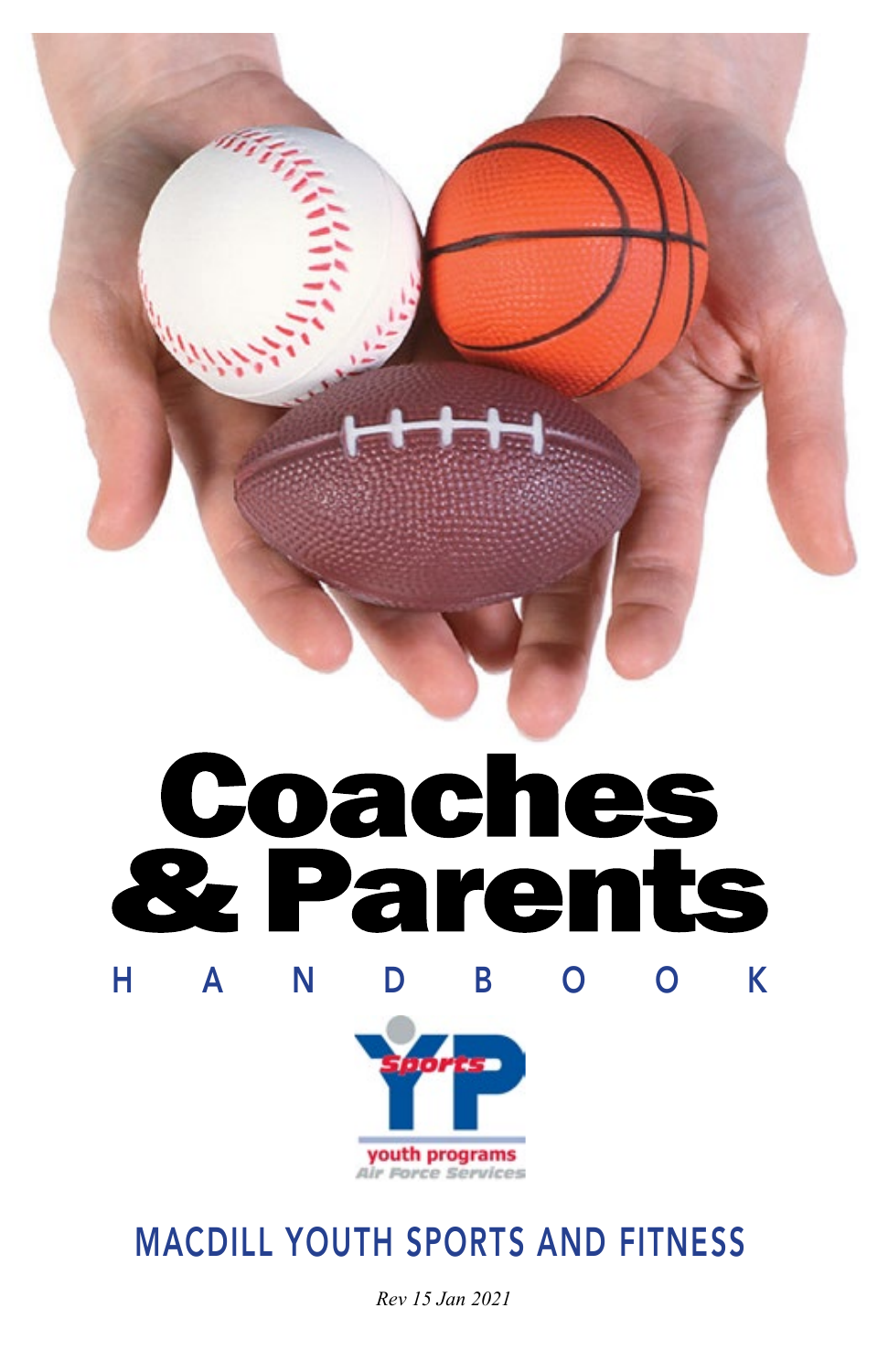## **TABLE OF CONTENTS**

| Welcome to MacDill Youth Sports & Fitness Program 4        |  |
|------------------------------------------------------------|--|
|                                                            |  |
|                                                            |  |
|                                                            |  |
|                                                            |  |
| Emergency / First Aid Plan Procedures  8                   |  |
|                                                            |  |
|                                                            |  |
|                                                            |  |
|                                                            |  |
|                                                            |  |
|                                                            |  |
|                                                            |  |
|                                                            |  |
|                                                            |  |
| Youth Sports Volunteer Job Description  18                 |  |
| Recruiting, Selecting, Screening and Assigning Coaches  19 |  |
|                                                            |  |
|                                                            |  |
|                                                            |  |
|                                                            |  |
|                                                            |  |
|                                                            |  |
|                                                            |  |
|                                                            |  |
| Child Abuse Prevention, Identification and Reporting 23    |  |
| Responsibilities of Staff and Volunteers  24               |  |
|                                                            |  |
|                                                            |  |
|                                                            |  |
|                                                            |  |
|                                                            |  |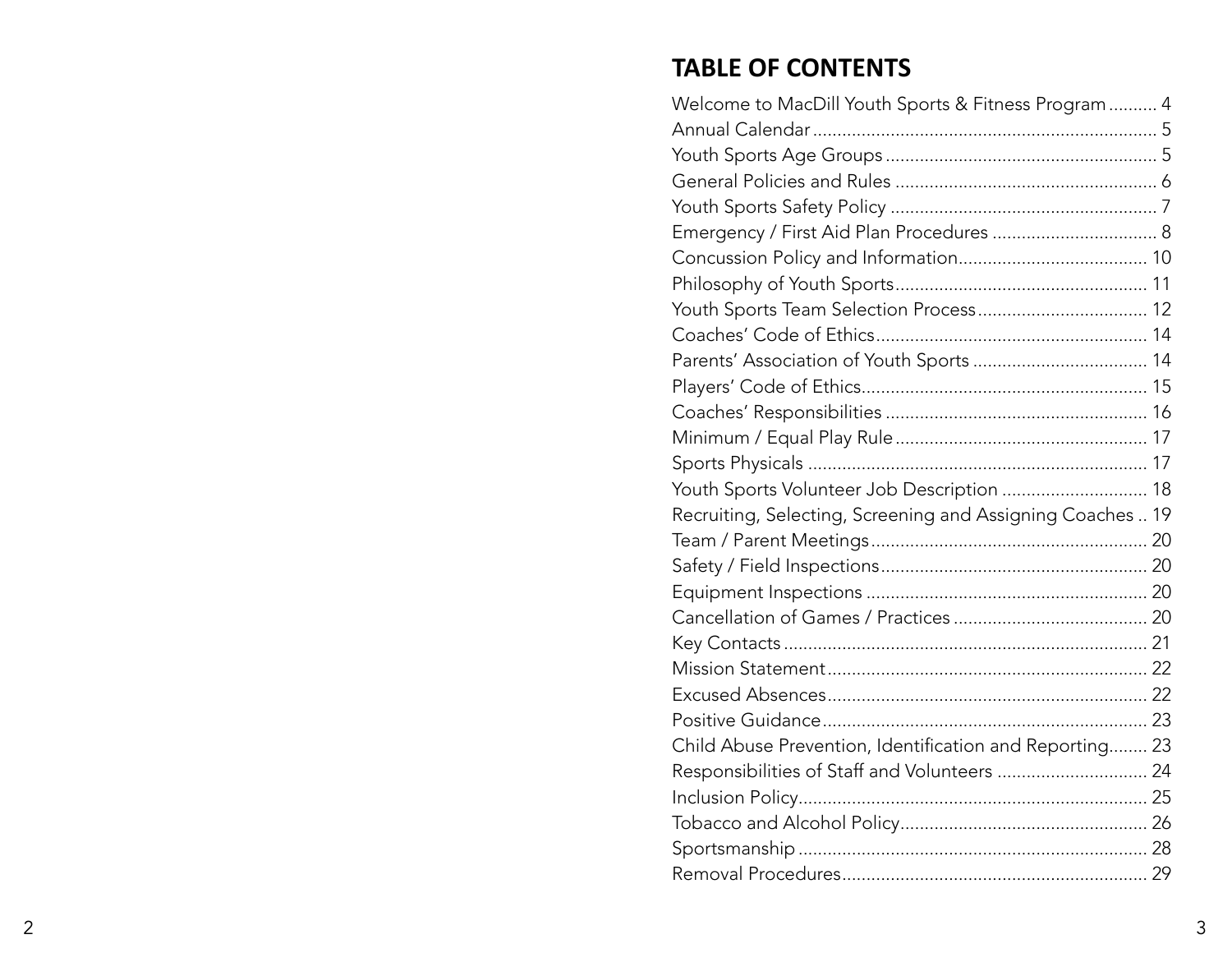## Welcome to the MacDill AFB Youth Sports & Fitness Program!

Participation in sports and fitness plays a vital role in the development of youth. Aspects of teamwork, dedication, discipline, physical fitness, selfesteem, and fair play all contribute to the overall growth and maturation of boys and girls. The MacDill Youth Program takes this responsibility seriously and strives to offer quality, diversified programs, based on the needs and desires of our community. Leagues and programs are organized to teach basic fundamentals of team and individual sports and improving on those skills as they progress through their development. Our goal is to provide youth with a learning environment that is positive, fun and contributes to the well-being of the military family, which directly contributes to increase mission effectiveness.

We look forward to your current and continued involvement with the MacDill AFB Youth Sports & Fitness Program.

Sincerely,

### *Bob Talley Youth Sports & Fitness Director*



# ANNUAL CALENDAR

### *TEAM SPORTS*

| Sport                                                  | <b>Registration</b> | <b>Pre-Season</b> | <b>Games</b> |
|--------------------------------------------------------|---------------------|-------------------|--------------|
| Basketball                                             | Oct-Nov             | Dec               | Jan-Feb      |
| Soccer                                                 | Jul-Aug             | Aug-Sep           | Oct-Nov      |
| Flag Football                                          | Sep-Oct             | Oct-Nov           | Nov-Dec      |
| Cheerleading<br>Each sport season, concurrent w/sports |                     |                   |              |

#### *SPECIAL EVENTS*

## MACDILL YOUTH SPORTS

### *AGE GROUPS*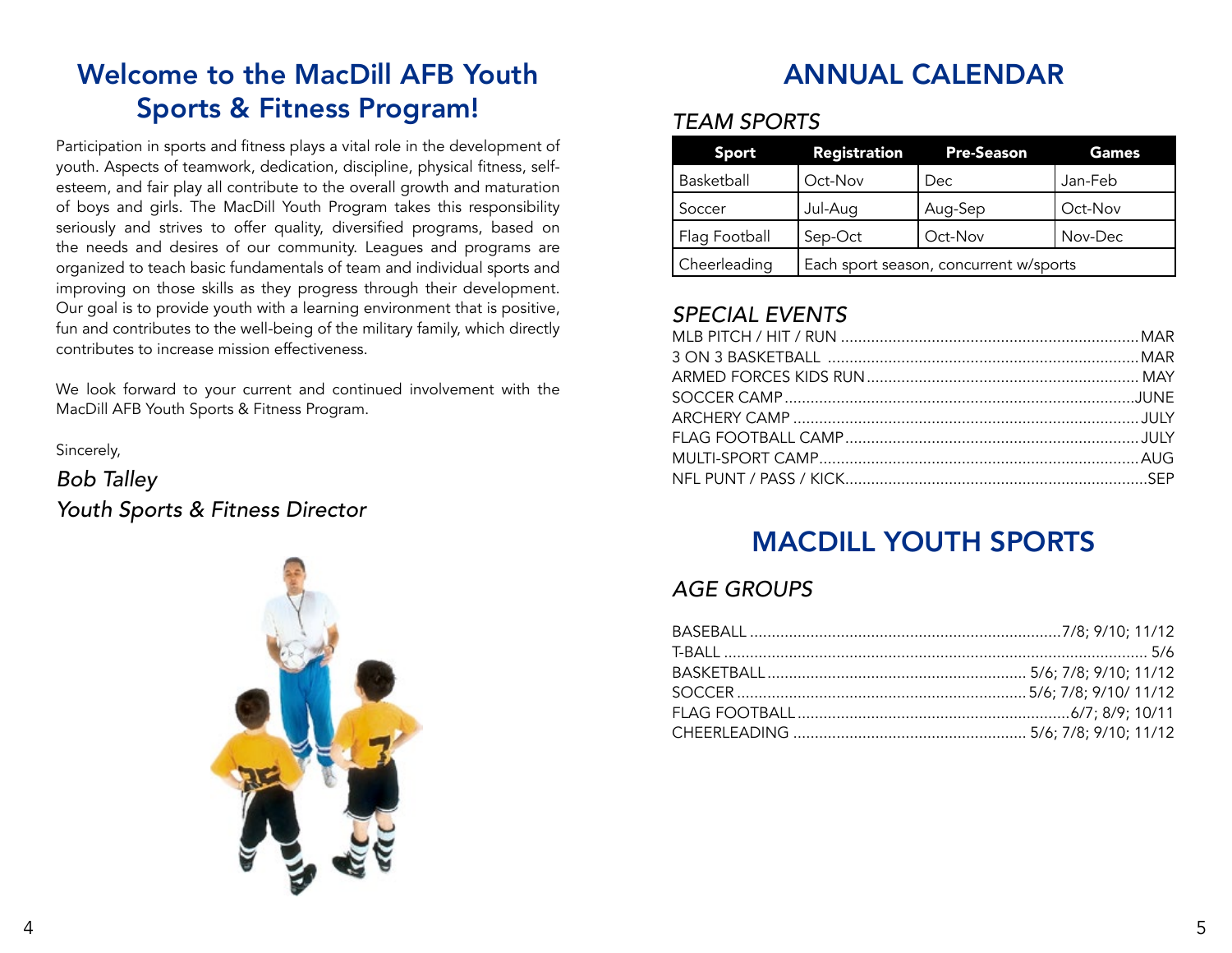## MACDILL YOUTH SPORTS GENERAL POLICIES AND RULES

The MacDill Youth Sports program strives to promote good character, attitudes, sportsmanship, and to foster respect toward other teams and all officials. Positive reinforcement and encouragement to players will achieve greater rewards.

- Parents are encouraged to be involved in team activities, and to support the team in a positive way as a spectator. Spectators in violation of MacDill policies and rules, or Code of Ethics will be asked to stop or leave the playing area.
- All coaches, players and parents will comply with MacDill policies and rules when participating in sports activities on and off base.
- Every effort will be made to ensure children with special needs are given the opportunity to participate in youth sports.
- A minimum playing time rule is in effect for all team sports, as stated in the sports respective bylaws. All players must play at least ½ of each game. Team rosters are kept at a minimum to permit players more playing time.
- Age groups are no more than two years whenever possible; the minimum playing age is 5 years old prior to the start of the season.
- Alcoholic beverages, tobacco products, profanity, and negative chatter are prohibited anywhere on MacDill Youth Center grounds.
- Please leave your pets at home, do not bring them to the youth fields.
- Complaints against a coach, parent, or game official must be made immediately to the Youth Center staff or Director. The Director or staff will make observations of the individual in question. The accused individual will attend a meeting to address the complaint and to offer their side of the incident. If the individual in question is found to have acted or spoken inappropriately, a suspension or



removal may result.

- Every player and coach receives a participation award provided by the youth center to be presented at the team's end of season party.
- Payments are due for all programs at the time of registration. If a program is cancelled, the customer is entitled to a full refund or a credit toward another youth center program. Program registrants who decide to withdraw from the program before the first game will be assessed a \$ 5.00 administrative charge. Once the first game has been played, refunds will no longer be given.
- If a game is cancelled due to weather or other unforeseeable circumstances, an attempt will be made to reschedule the game. However, due to time restraints and/or field availability, some games may not be made up. It will be the decision of the Youth Sports Director when and if games are made up.

# MACDILL YOUTH SPORTS SAFETY POLICY

### *EVERYONE PLEASE DRIVE SLOWLY WHENEVER CHILDREN ARE PRESENT*

- Managers and coaches should bring their issued first-aid kits to every team practice and game. They should also inform the youth sports staff if more first aid supplies are needed.
- No practices or games should be held when weather or field conditions are not good, to include inadequate lighting. All outdoor activities are stopped and children are sent inside (Youth Center or vehicles) whenever lightening is within 10 miles. Do not send children to sit in the dugouts.
- Coaches should inspect playing areas before players arrive, checking for holes, damage or foreign objects.
- All team equipment should be stored in the dugout or behind the team bench so it will not interfere with play.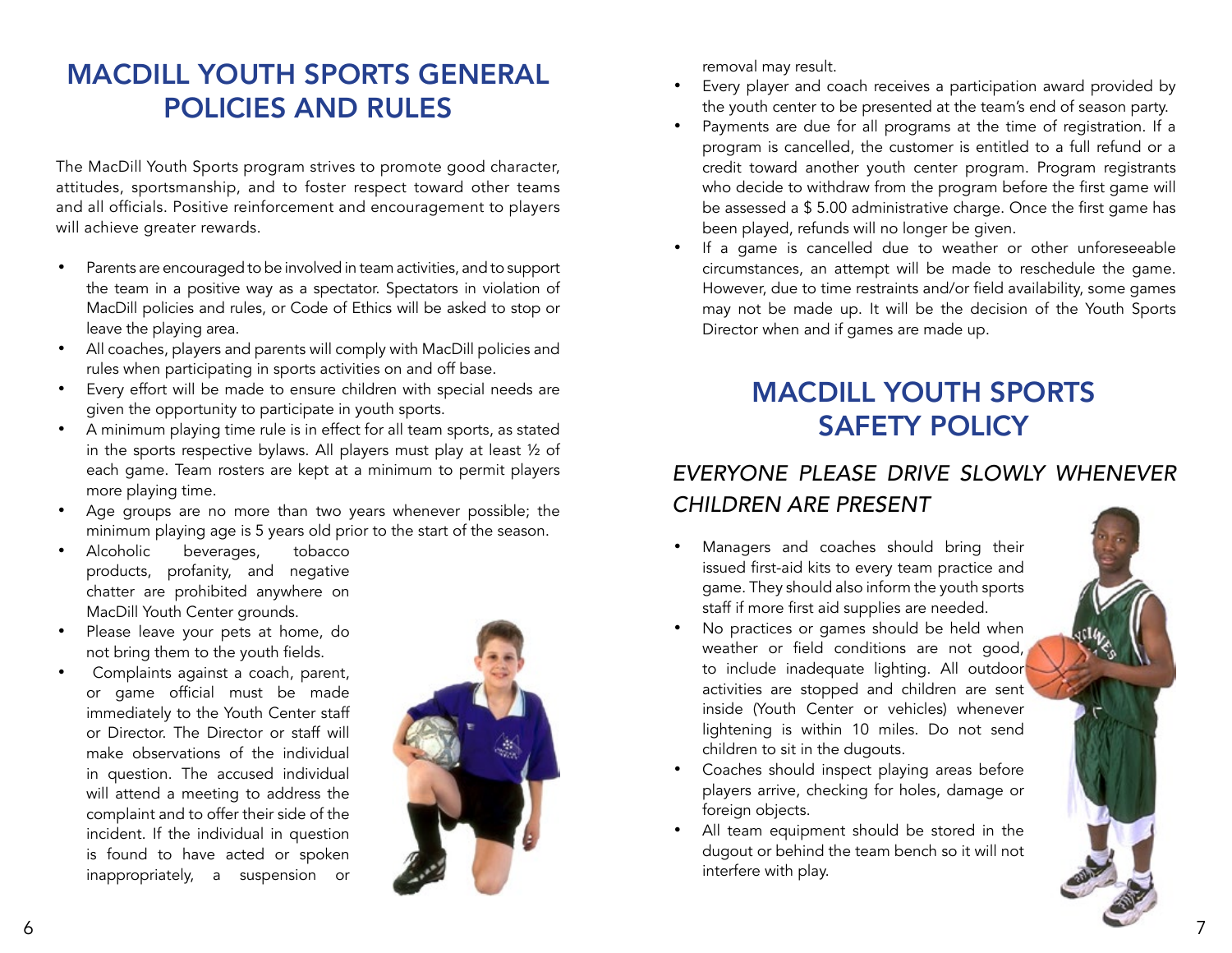- During warm-ups and drills, players should be spaced or positioned so that no one is endangered by wild throws/kicks or missed catches.
- Equipment should be inspected before each practice or game for good condition and for proper fit.
- Players must wear all recommended safety gear, like batting helmets, catcher's helmet, mask, throat protector, and shin guards during practice and games. No one on or off of the field to include parents, coaches or players are allowed to squat in the catchers position without wearing a catchers' mask. Mouth piece for flag football and shin guards to soccer.
- Players may not wear watches, rings, necklaces or any form of jewelry items, pants with belt loops or pockets during practices or games unless issued by the Youth Center.
- Youth sports staff will carry a phone or have immediate access to a phone for injury or weather emergency situations.
- Field safety equipment such as breakaway bases, padded basketball backboards, and anchored soccer goals will be used at all times to minimize player injuries.
- Report any present or potential hazard to the youth sports staff immediately.

## EMERGENCY/FIRST AID PLAN PROCEDURES

Inform staff and volunteers that they have specific responsibilities related to the safety and welfare of young athletes. Everyone involved in the MacDill AFB Youth Sports Program should be familiar with these precautions. Please review them carefully.

### *IF AN INJURY OCCURS:*

- Reassure and calm the child, and listen to them to describe what happened & what hurts
- Look for signs of injury (blood, black and blue, deformity of joints, etc.)
- Ask for help if CPR/first-aid is needed, for someone to call 911, or to transport the injured child if parents are not present and circumstances dictate

In the event of an emergency or accident, the following steps should be taken:

1. Assess the situation. DO NOT PANIC. Administer first aid only if you

are qualified.

- 2. Have an adult stay with the injured person at all times.
- 3. If additional assistance is needed, CALL 911, if you are on MACDILL AFB give location immediately. Provide the dispatcher with the following information:

Your name and position

Exact location including street access, entry gate, building location and /or best access route to scene

Victim's condition

Nature of the injury and circumstances surrounding emergency Stay on the phone until you are told to hang up

- 4. Return to the injury scene in case you are needed for other assistance.
- 5. Meet the emergency vehicle.
- 6. Immediately call parent or guardian and advise them of the circumstances.
- 7. Report accident to Youth Programs Manager (813-828-4255) and complete AF Form 1187, if required.
- 8. Call the child's parents or guardians to make sure everything is okay the evening of the accident.

#### *REMEMBER:*

At NO TIME should you offer a diagnosis or express personal opinion as to the extent of the injury. Coaches are responsible for keeping emergency numbers and medical information on their players at all times. Coaches are responsible for having a first aid kit at all practices and games, provided by Youth Sports. Do not rely on others for ice packs, etc. If you are running low in your first aid kit, ask for more supplies before you run out. Regularly check the supplies in the first aid kit.

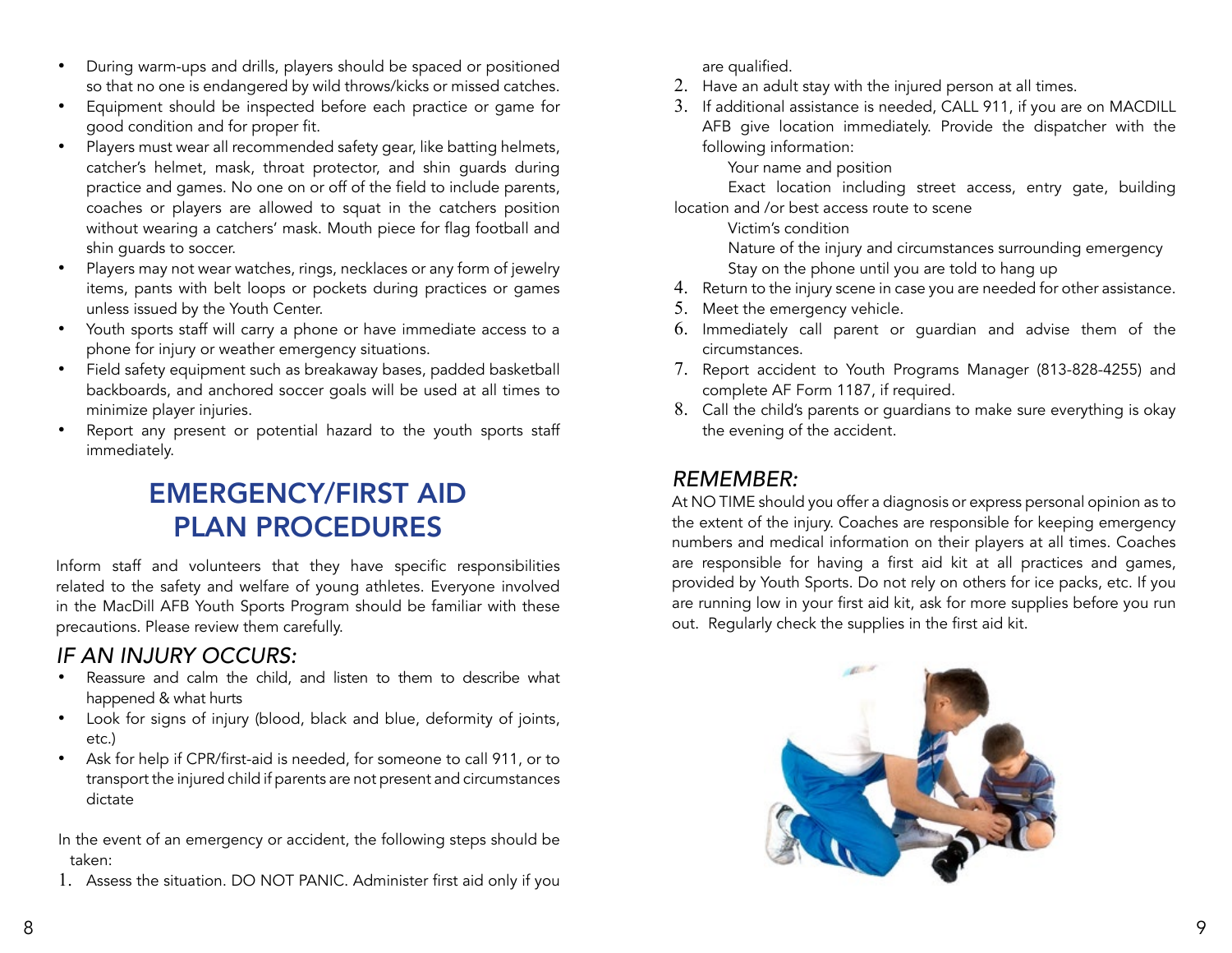## Concussion Policy and Information

### *Concussion Policy:*

- 1. Have the youth cease the activity they were participating in.
- 2. Immediately notify parents that their child/ren sustained a head injury.
- 3. Staff member that witnessed the accident will complete an incident report and have the parent sign it upon arrival.

### *Information:*

 A concussion is a type of traumatic brain injury—or TBI—caused by a bump, blow, or jolt to the head or by a hit to the body that causes the head and brain to move quickly back and forth. This fast movement can cause the brain to bounce around or twist in the skull, creating chemical changes in the brain and sometimes stretching and damaging the brain cells.

HOW CAN I SPOT A POSSIBLE CONCUSSION? Children and teens who show or report one or more of the signs and symptoms listed below—or simply say they just "don't feel right" after a bump, blow, or jolt to the head or body—may have a concussion or other serious brain injury. SIGNS OBSERVED BY PARENTS OR COACHES

- Appears dazed or stunned.
- Forgets an instruction, is confused about an assignment or position, or is unsure of the game, score, or opponent.
- Moves clumsily.
- Answers questions slowly.
- Loses consciousness (even briefly).
- Shows mood, behavior, or personality changes.
- Can't recall events prior to or after a hit or fall.

#### SYMPTOMS REPORTED BY CHILDREN AND TEENS

- Headache or "pressure" in head.
- Nausea or vomiting.
- Balance problems or dizziness, or double or blurry vision.
- Bothered by light or noise.
- Feeling sluggish, hazy, foggy, or groggy.
- Confusion, or concentration or memory problems.
- Just not "feeling right," or "feeling down."

#### WHAT SHOULD I DO IF MY CHILD OR TEEN HAS A POSSIBLE CONCUS-

SION? As a parent, if you think your child or teen may have a concussion, you should:

- 1. Remove your child or teen from play.
- 2. Keep your child or teen out of play the day of the injury. Your child or teen should be seen by a health care provider and only return to play with permission from a health care provider who is experienced in evaluating for concussion.
- 3. Ask your child's or teen's health care provider for written instructions on helping your child or teen return to school. You can give the instructions to your child's or teen's school nurse and teacher(s) and return-to-play instructions to the coach and/or athletic trainer.

### *Do not try to judge the severity of the injury yourself*

TO LEARN MORE VISIT >> *cdc.gov/HEADSUP*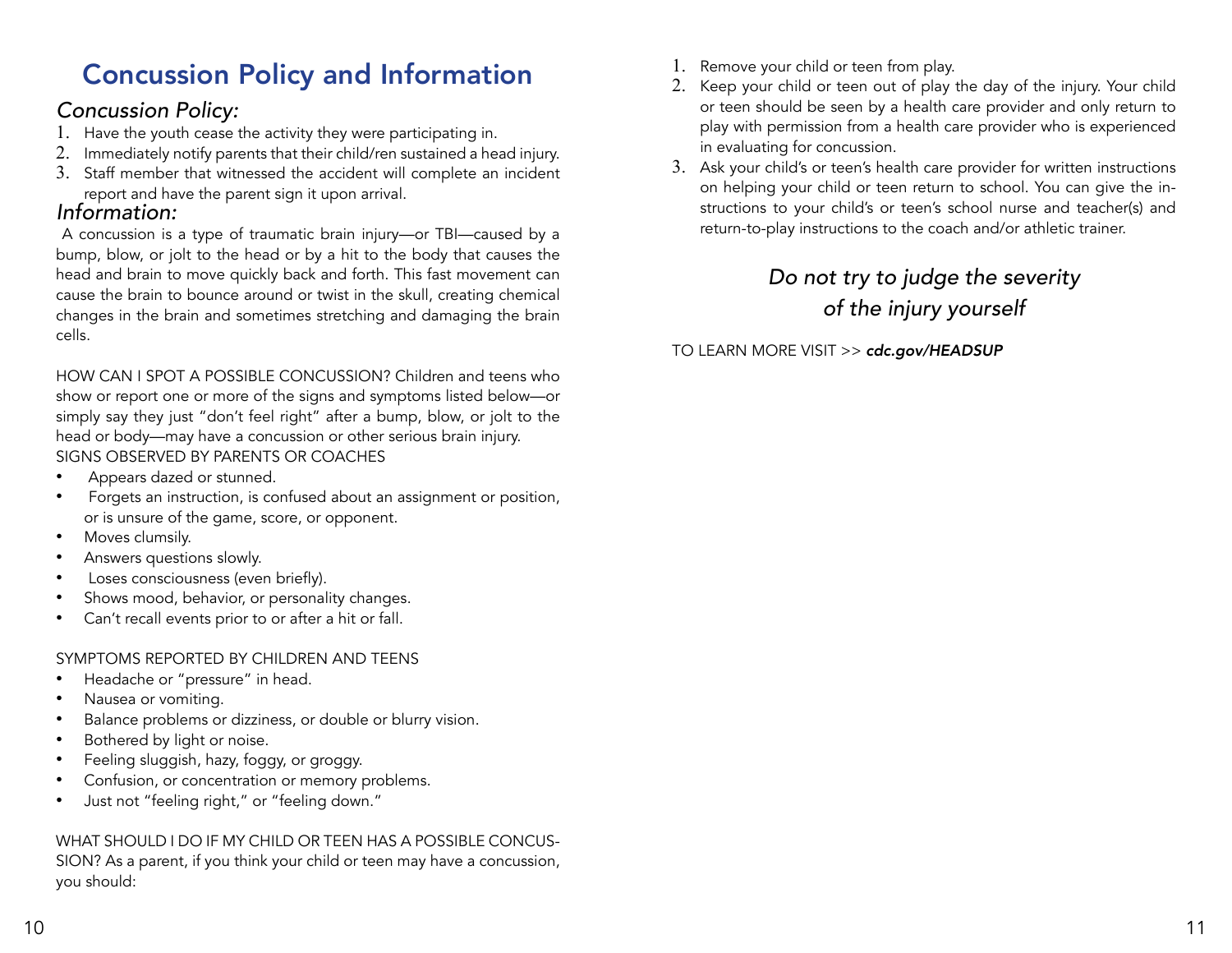## PHILOSOPHY OF YOUTH SPORTS

MacDill Youth Programs embraces the philosophies set forth in "National Standards for Youth Sports," a publication complied by the National Alliance for Youth Sports, based on an assembly of 48 of the nation's leading experts representing a vast variety of disciplines affecting youth sports. The following standards were established:

#### #1 – Quality Sports Environment

Youth sports programs must be developed and organized to ensure, as well as to enhance, the emotional, physical, social and educational wellbeing of children.

#2 – Sports participation should be fun and a portion of a child's life Youth sports are only one portion of a child's life that must be balanced with other social and educational experiences and activities.

#3 – Training and Accountability

Adults involved with youth sports must receive training and important information about the program and must be held accountable for their behavior.

#4 – Screening Process

To ensure the safety and well-being of children in youth sports, individuals with regular, repetitive access or contact with children must complete the screening process.

#5 – Parents' Commitment

Parents/guardians must take an active and positive role in their child's youth sports experiences.

#6 – Sportsmanship

Everyone involved in youth sports programs should exhibit good sportsmanship behavior at all times.

#7 – Safe Playing Environment

Youth sports programs must provide safe playing facilities and equipment, healthful playing situations and proper first aid applications, should the need arise.

#8 – Equal Play Opportunity

Parents, coaches and league administrators must provide equal opportunity for all youth regardless of race, creed, sex, economic status or ability.

#9 – Drug, Tobacco, Alcohol and Performance Enhancer-free Environment Parents, coaches, officials, fans, players and administrators must be drug, tobacco, alcohol and performance enhancer free at youth sports activities.

## MACDILL YOUTH SPORTS TEAM SELECTION PROCESS

All players age 9 and above are required to attend the player evaluation. Since everyone who registers to play will be placed on a team, player evaluations are intended to help preserve parity for the league with no one dominant team. Players under the age of 9 will be placed on teams based on the number of players in their age group.

- All players will perform drills to test their abilities and skills development.
- Coaches will have a list of all players. Each coach will evaluate each player as they perform their drills using a rating system of  $1 - 5$ .  $1 -$ Low Skills, 2 – Below Average, 3 Average Skills, 4 – Above Average Skills, 5 - Outstanding
- After all players have completed the drills, the coaches' ratings for each player will be totaled and an average score for each player is determined.
- The youth center staff will make teams starting with the # 5 rated players, then working their way down using the "Z" method as indicated below:

| Team 1 | Team 2 | Team 3 | Team 4        |
|--------|--------|--------|---------------|
|        |        | З      |               |
|        |        |        | $\mathcal{P}$ |
|        | 10     | 11     | 12            |
| 16     | 15     | 14     | 13            |
|        | 18     | 19     | 20            |
|        |        |        |               |

*Each team will be given the same number of players in each age*.

- Siblings in the same age division must be assigned on the same team unless the parents request otherwise. Transportation request will be indicated, but are not guaranteed as too many couplings will negate the purpose of player evaluations.
- Players who do not show up for evaluations will be given an evaluation rating based on previous experience and number of years played.
- Players who do not participate in evaluations cannot request to be on a team with another player.
- In order for a coach to get their son or daughter on their team, they must swap a player of equal age and evaluation rating.

Height, weight and skills are assessed in establishing a fair and equal league for ages 11 years and older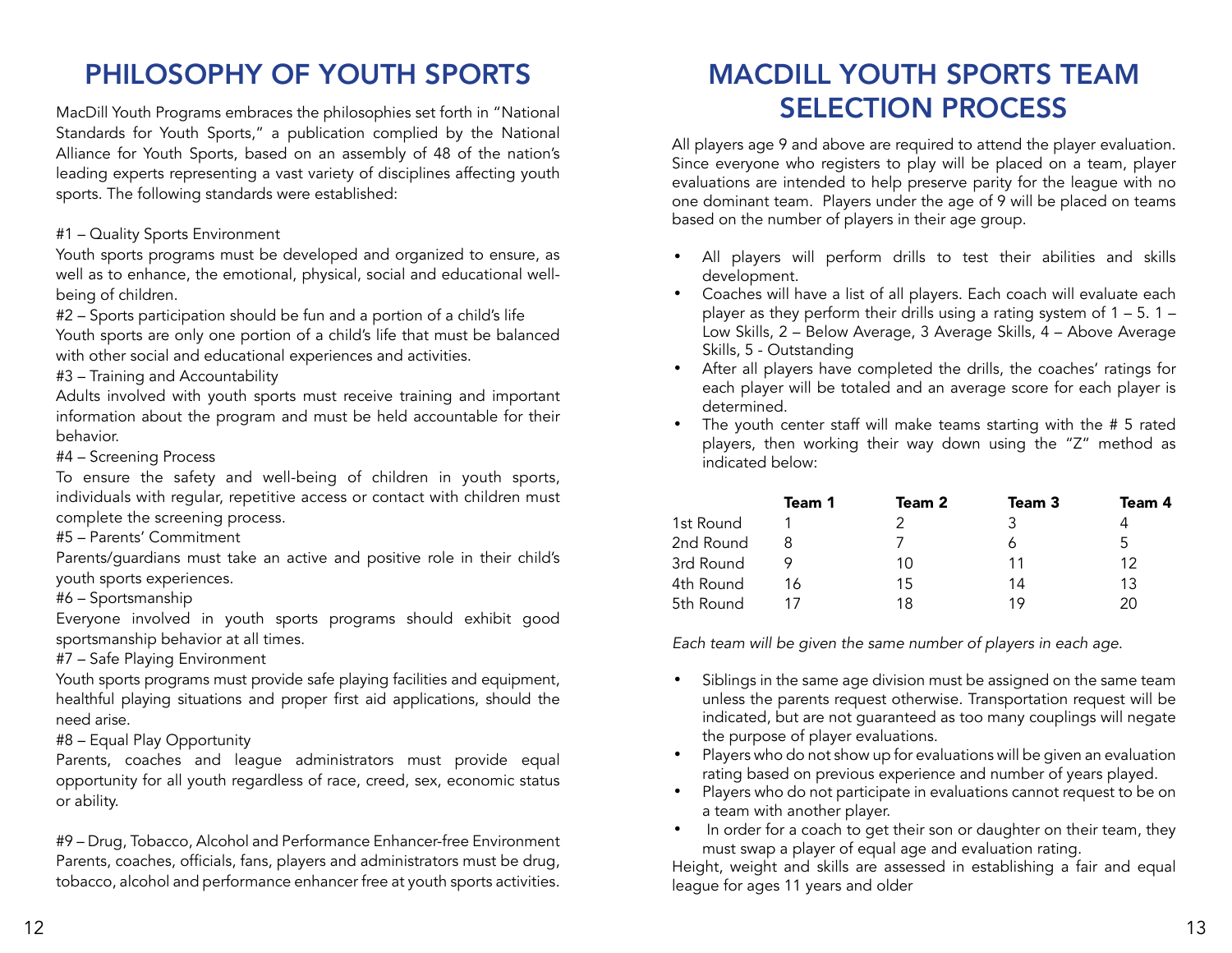# COACHES' CODE OF ETHICS

I hereby pledge to live up to my certification as a NYSCA Coach by following the NYSCA Coaches' Code of Ethics:

- I will place the emotional and physical well-being of my players ahead of a personal desire to win.
- I will treat each player as an individual, remembering the large range of emotional and physical development for the same age group.
- I will do my best to provide a safe playing situation for my players.
- I will promise to review and practice basic first aid principles needed to treat injuries of my players.
- I will do my best to organize practices that are fun and challenging for all my players.
- I will lead by example in demonstrating fair play and sportsmanship to all my players.
- I will provide a sports environment for my team that is free of drugs, tobacco, and alcohol, and I will refrain from their use at all youth sports events.
- I will be knowledgeable in the rules of each sport that I coach, and I will teach these rules to my players.
- I will use those coaching techniques appropriate for all of the skills that I teach.
- I will remember that I am a youth sports coach, and that the game is for children and not adults.

## PARENTS' ASSOCIATION OF YOUTH SPORTS

I hereby pledge to provide positive support, care, and encouragement for my child participating in youth sports by following this PAYS Parents' Code of Ethics Pledge:

I will encourage good sportsmanship by demonstrating positive support for all players, coaches, and officials at every game, practice, or other youth sports event.

I will place the emotional and physical well-being of my child ahead of a personal desire to win.

I will insist that my child play in a safe and healthy environment.

I will require that my child's coach be trained in the responsibilities of being a youth sports coach and that the coach upholds the Coaches' Code of Ethics.

I will support coaches and officials working with my child, in order to encourage a positive and enjoyable experience for all.

I will demand a sports environment for my child that is free from drugs, tobacco, and alcohol, and will refrain from their use at all youth sports events.

I will remember that the game is for youth – not for adults.

I will do my very best to make youth sports fun for my child.

I will help my child enjoy the youth sports experience by doing whatever I can, such as being a respectful fan, assisting with coaching, or providing transportation.

I will ask my child to treat other players, coaches, fans, and officials with respect regardless of race, sex, creed, or ability.

I will read the National Standards for Youth Sports and do what I can to help all youth sports organizations implement and enforce them.

## PLAYERS' CODE OF ETHICS

I hereby pledge to be positive about my youth sports experiences and accept responsibility for my participation by following this Players' Code of Ethics pledge:

- I will encourage good sportsmanship from fellow players, coaches, officials and parents at every game and practice by demonstrating good sportsmanship.
- I will attend every practice and game that I can, and will notify my coach if I cannot.
- I will expect to receive a fair and equal amount of playing time.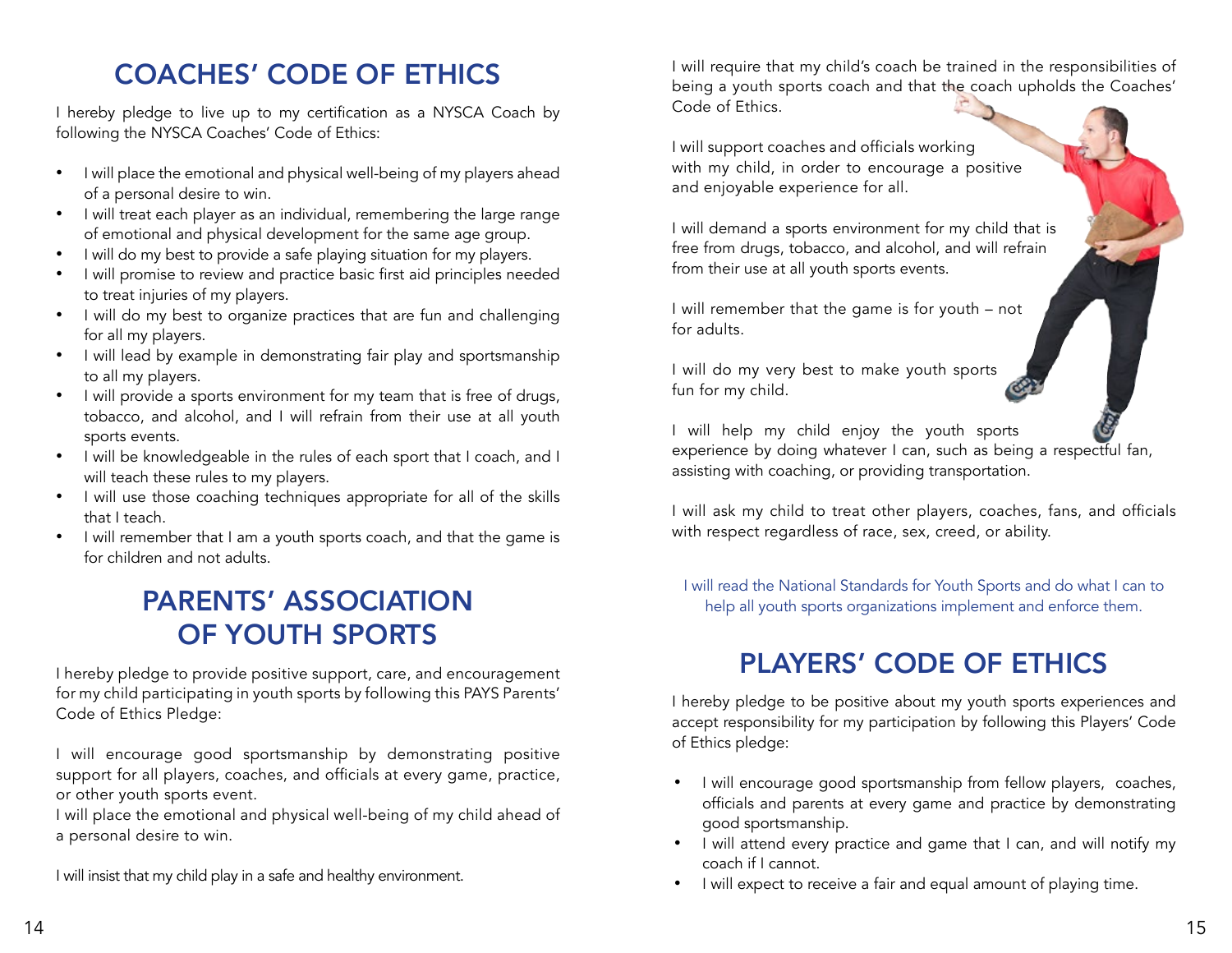- I will do my very best to listen and learn from my coaches.
- I will treat my coaches, other players, officials and fans with respect regardless of race, sex, creed, or abilities and I will expect to be treated accordingly.
- I deserve to have fun during my sports experience and will alert parents or coaches if it stops being fun.
- I deserve to play in an environment that is free from drugs, tobacco and alcohol and expect adults to refrain from their use at all youth sports events.
- I will encourage my parents to be involved with my team in some capacity because it is important to me.
- I will do my very best in school.
- I will remember that sports participation opportunity to learn and have fun.

### *COACHES WILL:*

- Conduct a pre-season parent's meeting prior to the first practice and call each parent to confirm their attendance.
- Open the meeting by introducing yourself and assistant coaches and explaining the program's goals, philosophies, and the coaches' goals for the players.
- DISCUSS THE FOLLOWING:
	- Program rules and policies
	- Sport rule modifications
	- Injury procedures
	- Inclement weather policy
	- Disciplinary policies, and behavioral expectations
	- Practice days and game schedule
	- Special Events
	- Location of practices and games
	- Policy on parents attending practices
- EQUIPMENT ISSUE:
	- Which equipment is the parent's responsibility to purchase
	- Which equipment is provided by the youth center
	- Responsibility for cleaning and returning uniforms
	- What optional safety equipment is available (mouth guards, etc).



- TRANSPORTATION OPTIONS/POLICIES
	- Youth Center policy on transporting athletes
	- Possible carpooling to practices and games
- Recruit parents to assist during the season.
- Conduct a question-and-answer period.
- Thank all parents for attending and assisting.
- Hold meetings during the season to keep parents informed of new issues or developments.

# Minimum Play Rule

In all leagues, a minimum play rule is required for all youth regardless of ability. Youth, ages 5-12 years, must be permitted to play at least half of every game. Only youth ages 12 years and up are permitted to participate in post season play. In most cases, having fun is directly related to the amount of playing time each child receives.

# Sports Physicals

Youth are not permitted to participate in the sports program unless they have had a physical exam within the previous 12 months and it remains current throughout the season. The coaches are aware of the chronic health problems of any youth they coach.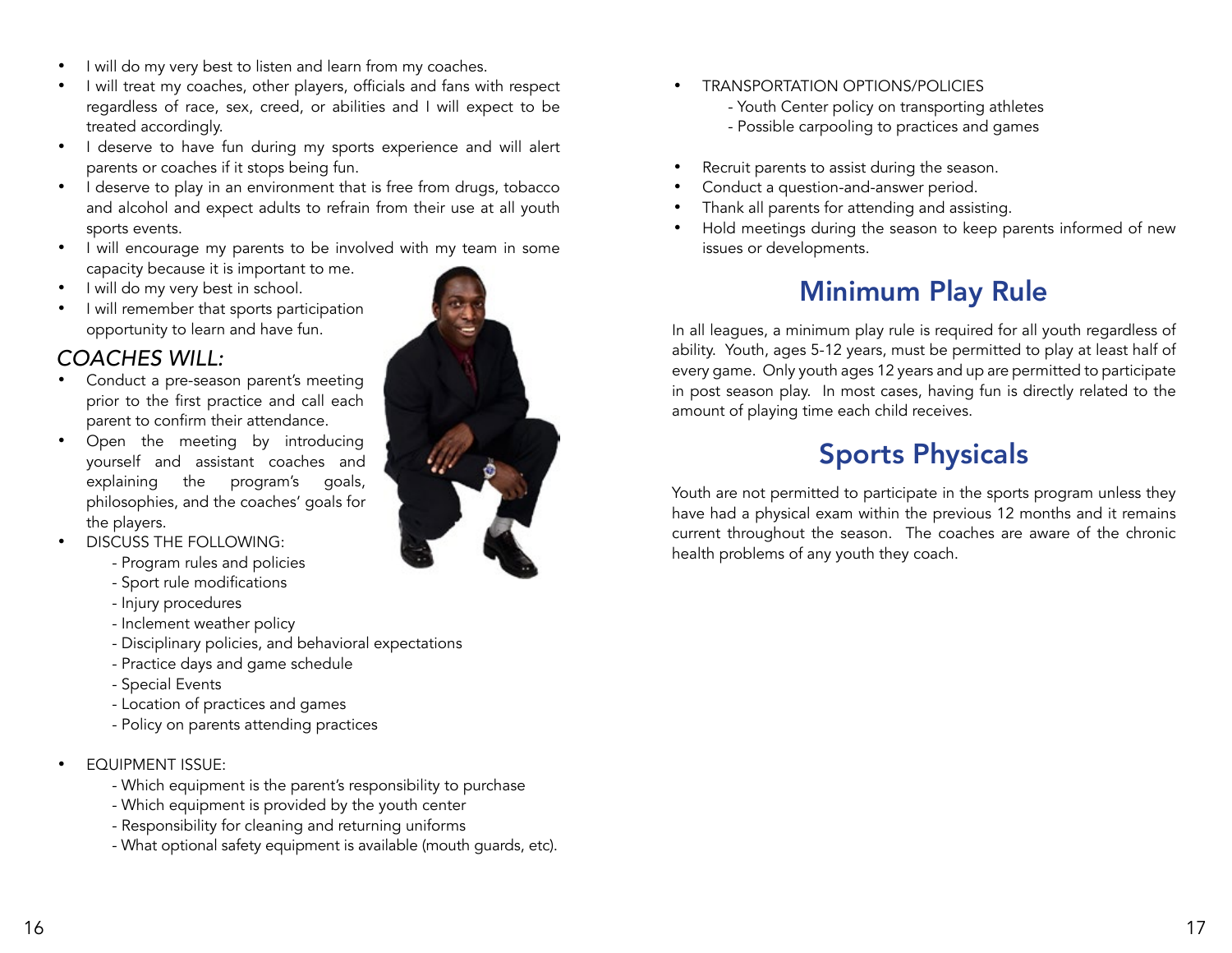## YOUTH SPORTS VOLUNTEER JOB **DESCRIPTION**

- Coach of male or female athletes between the ages of 5-18
- ou will be considered a role model for 10-15 young athletes assigned to your team; therefore sportsmanship, fair play, participation are mandatory

#### RESPONSIBILITY:

- Plan and supervise games, practices, and events
- Supervise assistant coaches, managers, or team parents
- Teach the young athlete the fundamentals of team sports
- Encourage the involvement of the parents in the sport
- Schedule and conduct parent and other necessary meetings
- Provide a safe and fun environment for the children
- Learn and follow all league rules, policies, and procedures
- Give each player equal playing time
- Put the feelings of players ahead of your desire to win
- Attend all league functions and participate in league activities QUALIFICATIONS:
- Successfully complete application procedure and pass background check
- Attend any scheduled coaching interviews or meetings
- Successfully complete the National Youth Sports Coaches Association (NYSCA) Certification Program prior to the beginning of the season
- Be enthusiastic
- Not want to win at all costs
- Must be patient, especially with children
- Be organized
- Be dependable

INFORMATION: As a volunteer coach, you are treated by local, state, and federal law as being an unpaid employee of the agency in which you are associated with; therefore, you must conduct yourself in the same manner as you would your own job. In the same respect, you will receive the same treatment, aside from compensation and benefits, as the employees of MacDill AFB.

I agree that I have read and understand the above job description for a youth sports league coaching position, and that I accept the terms of the job descriptions.

\_\_\_\_\_\_\_\_\_\_\_\_\_\_\_\_\_\_\_\_\_\_\_\_\_\_\_\_\_\_\_\_\_\_ \_\_\_\_\_\_\_\_\_\_\_\_\_\_\_\_\_\_\_\_\_\_\_\_\_\_\_\_\_

Applicant Signature Name (Printed) Date

*Please note: Failure to sign this page will render the application incomplete and unacceptable.*

## Recruiting, Selecting, Screening and Assigning **Coaches**

Coaches undergo a rigorous screening, selection and assignment process. Coaches complete the Coach Application package, a document that includes: Volunteer Job Description, Statement of Non-Conviction, Statement of Confidentiality, Volunteer Code of Ethics, Acknowledgment of Rights and Consent to Release Records, an Installation Records/DCII Check, Personal Reference Page, and the Volunteer Coaching Application.

Preference is given to returning coaches as to teams, age groups they want to coach.

The Coach Certification Clinic is completed in approximately 4 hours and includes the Initial and Returning Coach Certifications as required by the National Alliance for Youth Sports. Each Coach is also trained in First Aid/ CPR.

#### *Topics covered in the clinic include:*

- The AF CYP Mission Statement
- Program Philosophy
- **Key Contacts**
- **Emergency Procedures**
- Inclement Weather Procedures
- The Inclusion Policy
- Prohibition of Substance Abuse and Smoking
- Information on Child Maltreatment Prevention, Identification and Reporting
- Excused Absences
- Positive Guidance
- First Aid Procedures
- Minimum Play Rules
- Information on Sportsmanship
- Removal Procedures and Suspension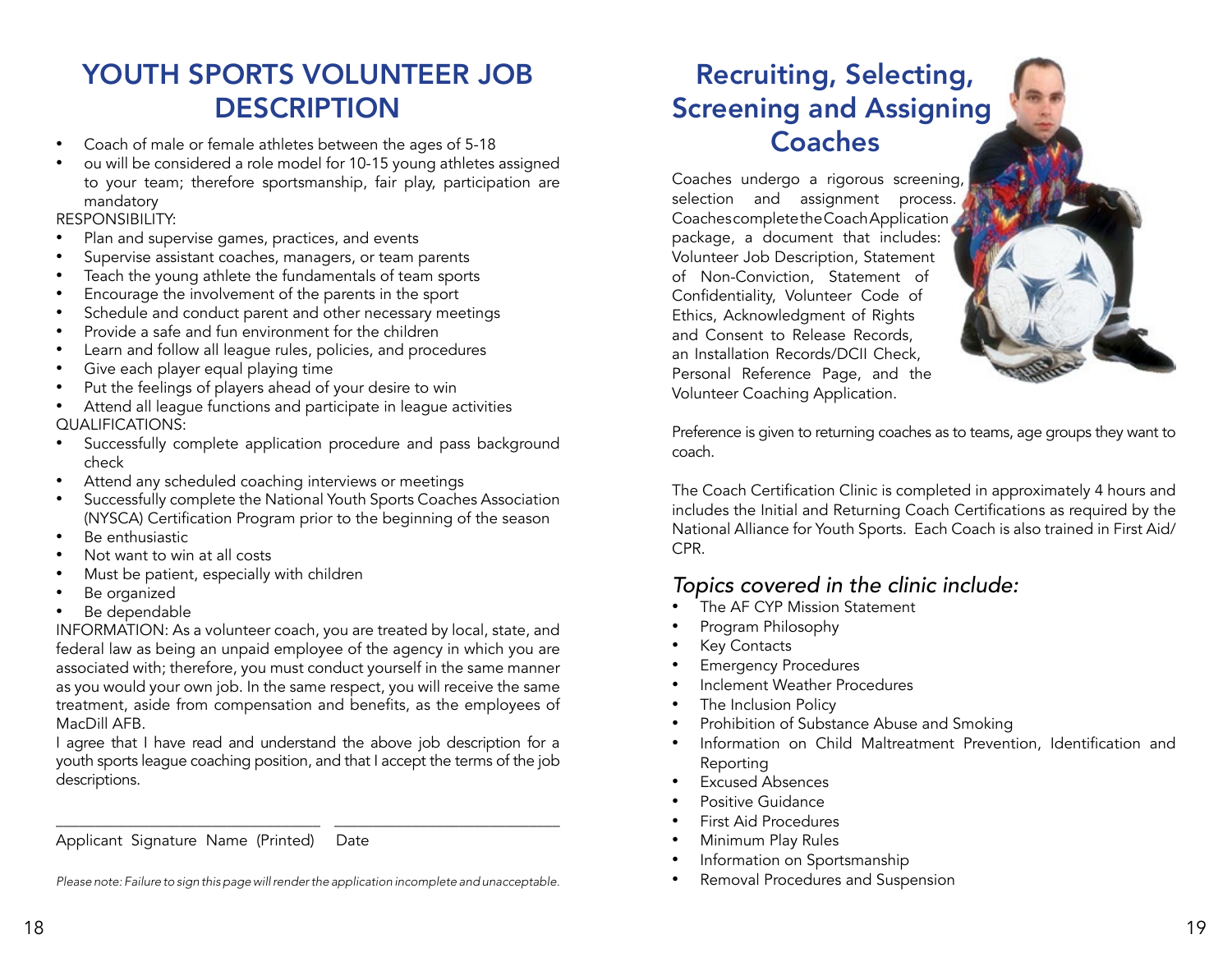## Team / Parent Meetings

Parents are required to attend an annual league orientation meeting conducted by the YP Staff, or a one-on-one meeting. All teams must have at least one team / parent meeting each season (separate from the required annual league orientation).

At a minimum, orientation includes:

- Program Philosophy
- Code of Ethics
- By-Laws
- Roles of the Staff
- Roles of SV/V
- Roles of Officials
- Roles of Parents
- Transportation Policies
- Health and Safety
- Positive Guidance and Appropriate Touch
- Annual League Orientation
- Team / Parent Meetings

### *Safety / Field Inspections:*

In accordance with AF regulations, sports facilities are free of observable safety hazards. Prior to the start of each sports season, pre-inspection of fields and facilities are completed by a safety specialist before any practices and / or games are conducted. The inspection is signed and dated. Deficiencies identified are corrected, remain corrected, and documentation is kept on file in the Sports Office.

### *Equipment Inspections:*

Prior to each sports season, the Youth Sports Director conducts an inspection of the equipment / materials used during the season. NOCSAE (National Organizing Committee for Safety in Athletic Equipment) and ASTM (American Society for Testing and Materials) standards for sports equipment are met throughout the course of use. A letter documenting such inspection is kept in the Sports Office.

### *Cancellation of Games / Practices:*

By 1500 hrs of each practice day, the Youth Sports Director will decide whether or not inclement weather conditions will prevent practices. He will contact each coach who will, in turn, contact parents about cancelled

practice. On game day, the Youth Sports Director will contact each Coach by 0830 to announce cancelled games. If Coaches have not been contacted by 0830, they are to assume games will be played or conditions will be evaluated at the field. When parents complete the registration form, they must be sure to provide current, working phone numbers and email addresses. Makeup games will be played when / if possible.

## KEY CONTACTS

### *YOUTH CENTER STAFF*

| YOUTH SPORTS & FITNESS DIRECTOR: |  |
|----------------------------------|--|
| YOUTH CENTER ASSISTANT DIRECTOR: |  |
| YOUTH PROGRAMS DIRECTOR:         |  |
| <b>Emergency Phone Numbers:</b>  |  |

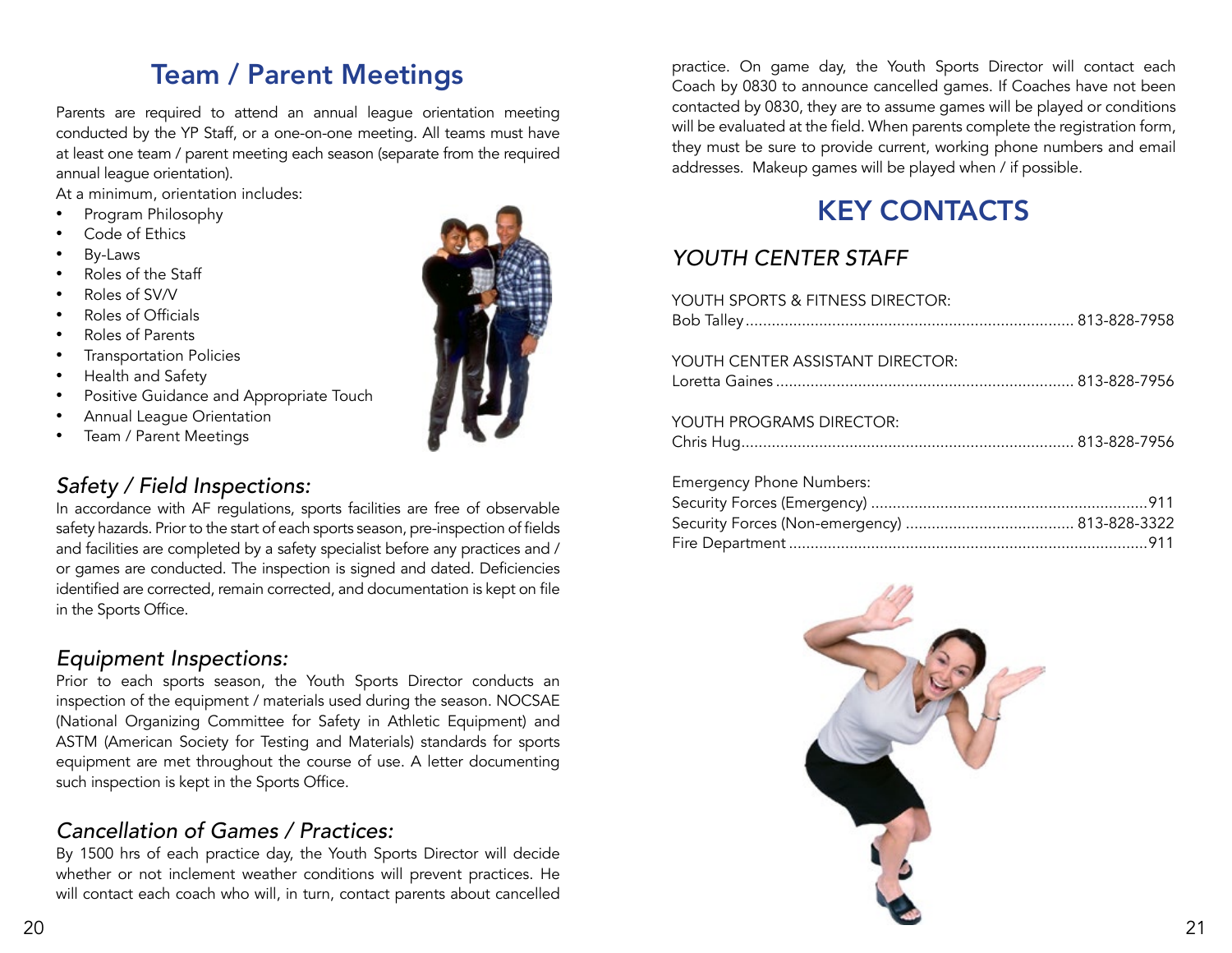### *MACDILL MISSION STATEMENT*

Our objective is to teach sport fundamentals and instill in each player a spirit of good sportsmanship, discipline and teamwork. The program provides youth a means of learning and experiencing the principles of leadership, fellowship and independent action in a fun environment that ensures safety and fair play.

Learning the fundamental skills of sports and playing a variety of positions is a physically and mentally rewarding experience for our youth. The emphasis of each sports league is on individual and group involvement, not on winning.

### *AF CYP MISSION STATEMENT*

To assist DoD military and civilian personnel in balancing the competing demands of the accomplishments of the DoD mission and family life by managing and delivering a system of quality, available and affordable programs and services for eligible children and youth birth through 18 years of age.

### *EXCUSED ABSENCES*

All coaches must be present at all practices and games to ensure proper supervision of all the youth involved in the Youth Sports Program. If you, as a coach, are unable to attend a scheduled practice or game, you must contact the Youth Sports Director so that he can arrange for proper supervision of the practice or game. Part of the responsibility of joining a sports league is to attend practices, which helps develop basic skills, builds teamwork, and to receive information pertaining to games. Missing practices is not fair to teammates and to the coaches who volunteer their time to work with the children. Youth will be excused from practice if they are sick, and if they are sick with an extended illness, it would require a doctor's note to resume playing; if they are injured, which would again require a doctor's note to resume playing; or if they have a school function. Parents should try not to schedule family outings during the season, so their child can get the full experience of participating in a team sport. The Youth Sports Program tries to avoid conflicts by not scheduling games on holiday weekends or if there is a base-wide event. Please communicate any scheduling concerns with your coach, who can elevate it to the Youth Sports & Fitness Director for any clarification. Youth participating on sports teams must be able to attend practices, in order to participate in the games. Players who miss three (3) consecutive practices or games without sufficient reasons, will be removed from the active roster. The Youth Sports Director will determine what reasons are acceptable.

### *POSITIVE GUIDANCE*

Youth Staff and volunteers must demonstrate the use of positive guidance techniques and require that parents assisting them in the conducting of practices and games also use positive guidance techniques. Coaches are to use positive guidance techniques, which helps youth develop self-control, self-esteem, and respect for the rights and property of others. Techniques include talking with the youth, helping the youth use negotiation to resolve conflicts, temporarily removing the youth from the situation for a few minutes, and limiting the youth's participation in the activity.

## Child Abuse Prevention, Identification, and Reporting

### *DEFINITIONS/TERMS:*

#### Air Force Family Advocacy Program

A program designed to address prevention, identification, evaluation, treatment, follow-up and reporting of child or spouse maltreatment. This includes physical abuse, psychological and emotional abuse and neglect, sexual abuse and physical neglect of children.

#### Child Emotional Maltreatment

An act of commission (such as intentional berating, disparaging, or other abusive behavior) or omission (such as passive or aggressive inattention to a child's emotional needs) on the part of the caretaker. Maltreatment causes low self-esteem in the child, undue fear of anxiety, or other damage to the child's emotional well-being.

#### Child Physical Abuse

The intentional, non-accidental physical injury to a child inflicted by a parent, guardian, or other person responsible for the child's welfare.

#### Child Sexual Abuse

The involvement of a child in any sexual act or situation, the purpose of which is to provide sexual gratification or financial benefit to the perpetrator; all sexual activity between a caretaker and a child is considered sexual abuse. The sexual act or situation may be physical or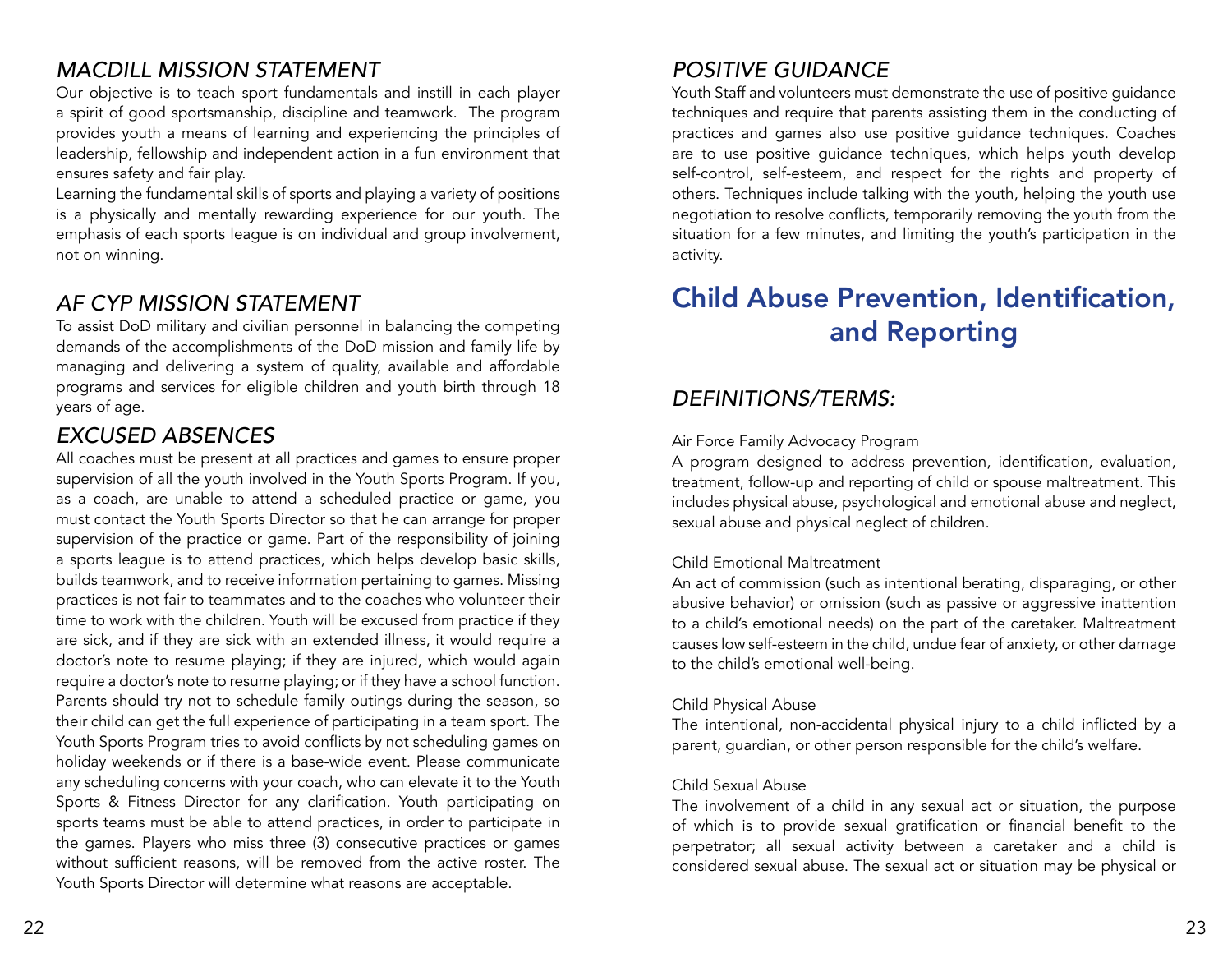non-physical. Physical sexual abuse includes genital fondling and oral, anal, and vaginal intercourse and child/mutual masturbation. Nonphysical abuse includes voyeurism, exposure and obscene telephone calls.

#### Identification of Abuse Neglect

Repeated Injuries: Bruises, welts, burns. Neglected Appearance: Neglected children are often badly nourished, inadequately clothed, are left alone or are wandering at all hours; always seem as if nobody cares.

#### Disruptive Behavior

Very aggressive, negative behavior, constantly repeated, can signal a desperate need for attention and help. Parents Who Are Super-Critical: Critical parents who discipline their children frequently and severely may begin to abuse when their unrealistic standards are not met. Families That Are Extremely Isolated: Parents who don't share in school or community activities and resent friendly contacts may be distrustful of people, afraid of their help.

Child Abuse Hotline: 1-877-790-1197

## **Responsibilities**

Every paid and non-paid staff member of MacDill Youth Program is charged with the responsibility of reporting suspected child abuse

or neglect to their chain of command. Coaches should use caution and good sense in identifying child abuse. Every parent makes errors in judgment and action at some time but when it becomes plain that this is a PATTERN or is becoming one, then

it is time for help. All coaches have a responsibility to see that child abuse is reported to the people who can help. Youth Sports Directors have a legal responsibility



to report alleged abuse or neglect. By law, you cannot be prosecuted for doing so in good faith. Coaches should never inspect or check a child's body beyond what is visible when the child is fully clothed, if abuse or neglect is suspected. Only official sources within the chain of reporting may do so legally.

#### *Procedure for Reporting*

Youth Sports coaches will report alleged suspected cases to the Youth Sports staff. The Security Forces will be called immediately in situations requiring assistance in the maintenance of control and in any case in which criminal behavior is suspected. The chain of command to be utilized in reporting child abuse is as follows:

- 1. Youth Sports and Fitness Director
- 2. Youth Programs Director
- 3. Chief, Airman and Family Services Flight
- 4. Department of Children & Families/Family Advocacy Program
- 5. Security Forces

If the youth is obviously injured and in need of medical attention and the above contacts are unavailable, the youth should be transported to the nearest medical facility for documentation. Attempts must continue to reach the appropriate authorities.

#### *For More Information:*

If you would like more information on any Child Abuse issue or would like to discuss concerns you may have without making an official report, please call the Youth Center at 828-7956/7957.

## Inclusion Policy

Standard #10 – Equal Play Opportunity:

AFMAN 34-144 2 MARCH 2016

Background. The cost of participation in youth sports has risen dramatically during the past several years, as have the number of single parent families. Although sports opportunities for girls and racial minorities have improved, many adults still fail to recognize the contribution of the youth sports experience for all children.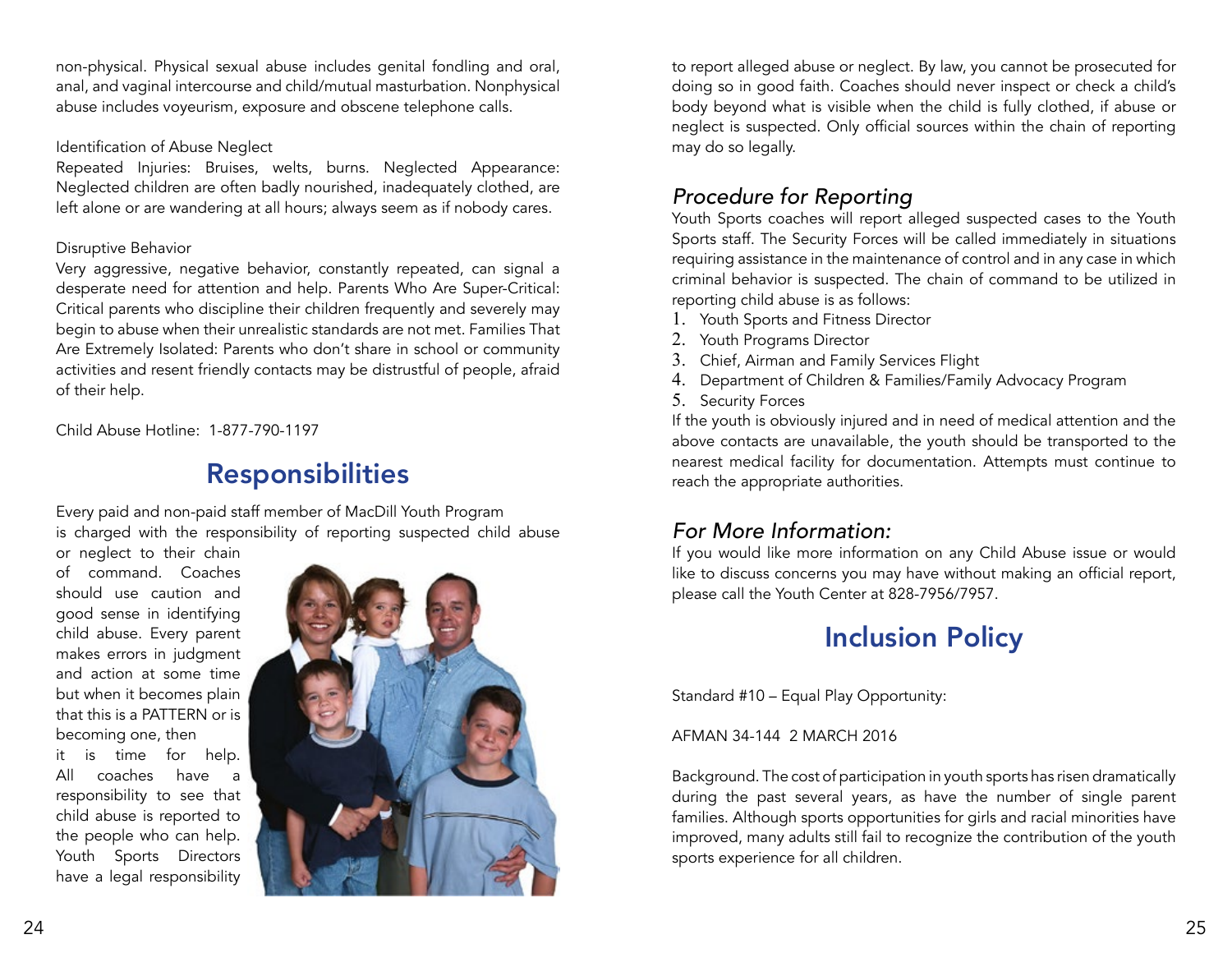Rationale. All children must have the opportunity to play, regardless of race, creed, sex, economic status or ability. The coaches and league officials should recognize sex/role stereotyping and demand that racial prejudice of any type be prohibited. Every effort should be made to provide financial assistance to those youngsters unable to afford participation, including the cost of safe equipment. Adult youth sports leaders must teach tolerance of, and respect for, people of all abilities, sizes, shapes, colors, cultural and economic backgrounds. Youth sports should be a growth, rather than a limiting experience. Parents, coaches and league administrators must provide equal sports play opportunity for all youth regardless of race, creed, sex, economic status or ability.

#### *Toward that end, Air Force youth sports programs must ensure:*

Leagues adopt a non-discrimination policy that ensures participation for all youngsters regardless of race, creed, sex, economic status or ability.

Leagues make provisions, so that all youngsters may be able to participate, regardless of their financial ability to play.

Leagues are encouraged to provide co-recreational programs through age 12.

Leagues adopt an affirmative action coaching recruitment policy that provides for the recruitment and selection of qualified women and minorities.

The MacDill AFB Youth Sports Program is open to all youth eligible to participate in 6th Force Support Squadron programs. The Youth Sports Program offers a variety of organized and league youth sports for both boys and girls. It supports all children's youth sports experience needs including appropriate age levels and developmental levels for participation. In each sport, there is a minimum play rule for all children regardless of ability.

## Tobacco & Alcohol Policy

#### (PER AFMAN 34-144 2 MARCH 2016)

Standard #3 – Drug, Tobacco, and Alcohol-Free Environment:

Background. Pressures and opportunities for children to be involved in drug, tobacco and alcohol abuse have increased to crises proportions during the past decades. Unsupervised social interaction and unknowledgeable adult leadership have contributed to the problem.

Rationale. Coaches and parents must be educated about all drugs, including performance enhancement chemicals. Leagues should have policies dealing with drug, tobacco and steroid use and emphasizing prevention through education. Parents, league administrators, and coaches should be taught what to look for in abuse of these drugs and know how to access community resources for assistance on drug-related problems. Parents must encourage a drug, tobacco and Alcohol free environment for their children.

#### *Air Force youth sports programs will assist parents in this effort by offering youth sports programs in which*:

- Leagues adopt rules prohibiting the use of alcohol, illegal substances or tobacco by coaches, league administrators, or game officials at all youth sports events.
- Leagues provide coaches and parents educational information on identifying signs and symptoms for substance use by children.
- Leagues establish policy and implementation procedures for immediately dealing with substance use by coaches and players and communicate these policies to coaches, players, and parents.
- Leagues continually encourage dialogue between coaches, players and parents about the need for an alcohol, tobacco and drug-free environment for children.

#### *Standard #11 – Drug, Tobacco, and Alcohol-Free Adults:*

Background. Sports participation has long been characterized as a means of developing character and positive values. Recent information indicates that competitive pressures, negative sports peer group associations and unhealthy adult role models may actually increase the risk of drug, tobacco and alcohol use among youth participants.

Rationale. Because of the influence they exert, parents involved in youth sports should understand that they must refrain from substance use, including smoking, alcohol consumption, chewing tobacco, and illegal drugs at games, practices and other youth sports events. Healthful role modeling should lead the way in influencing youngsters to avoid drug, tobacco and alcohol use. Parents as coaches, fans, and league administrators must be drug, tobacco and alcohol-free at youth sports activities.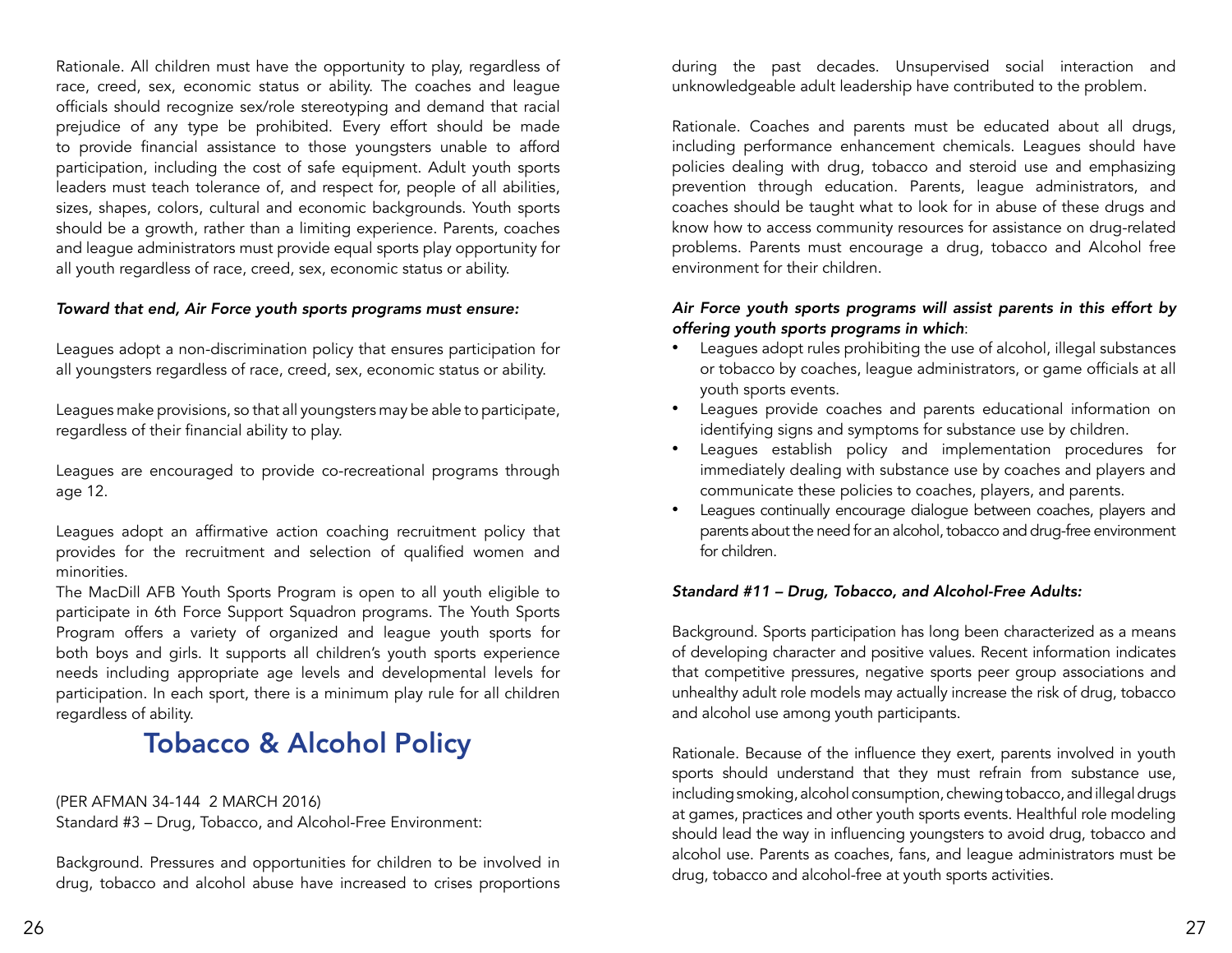*To help parents meet this standard, Air Force Youth Sports Programs must ensure:* 

- Leagues require coaches, league administrators and game officials to refrain from the use of alcohol, illegal substances and tobacco at youth sports events.
- Leagues require that alcohol will not be sold or allowed to be brought into youth sports games and practices.
- Leagues encourage spectators not to use tobacco at youth sports events.
- Leagues develop an enforcement plan for removing coaches, parents and spectators who are under the influence of alcohol or illegal substances.

# Sportsmanship

The highest standard of conduct must typify all behavior in the youth sports program. Behavior inappropriate for programs serving youth by coaches, managers, players, parents, and administrators will not be tolerated. Poor

sportsmanship, use of profanity, or obscene gestures is not allowed by any individual. Misuse or abuse of playing equipment; negative comments about coaches, players or officials; prolonged disputes with officials; and the throwing of objects onto, or into, the playing area, will be considered unsportsmanlike conduct. Good sportsmanship is exhibited by appreciating the efforts of all players, coaches, and officials. Any coach ejected from a game, due to lack of sportsmanship, must leave the playing area immediately, and will be removed as a coach from the Youth Sports Program. Any parent or adult removed from a playing area, due to inappropriate behavior or poor sportsmanship, must leave the playing area immediately, and will not be allowed to be a spectator at any remaining games

of that league and must attend training, in order to be allowed to attend any other league games. Any player who is ejected from a game, must leave the playing area immediately and will be suspended for at least one game. Longer suspensions will be determined by the severity of the offense.

## Removal Procedures

All players, coaches and parents must display good sportsmanship at all times. Failure to act appropriately could lead to dismissal from the entire playing area. Games could be terminated if poor sportsmanship continues after one warning to coaches and parents. The Youth Fitness & Sports Director and the Youth Programs Director can remove any adult from the playing area, due to inappropriate behavior. Any problems that need extended resolution will be referred to the Airmen & Family Services Flight Chief. Coaches receiving a technical foul, or who have been ejected from the game, must leave the entire playing area, immediately. The coach will then need to meet with the Youth Fitness & Sports Director to see if he/she can be reinstated as coach for future games. Players who commit technical fouls, or have been ejected from a game, will be removed immediately from the game they are participating in and will also receive a one-game suspension. A second technical foul received during the season will lead to the player being permanently suspended



for the remainder of the season. Parents who act inappropriately, at games, will be asked to leave the entire playing area and will also need to meet with the Youth Fitness & Sports Director, to seek attendance at future games.